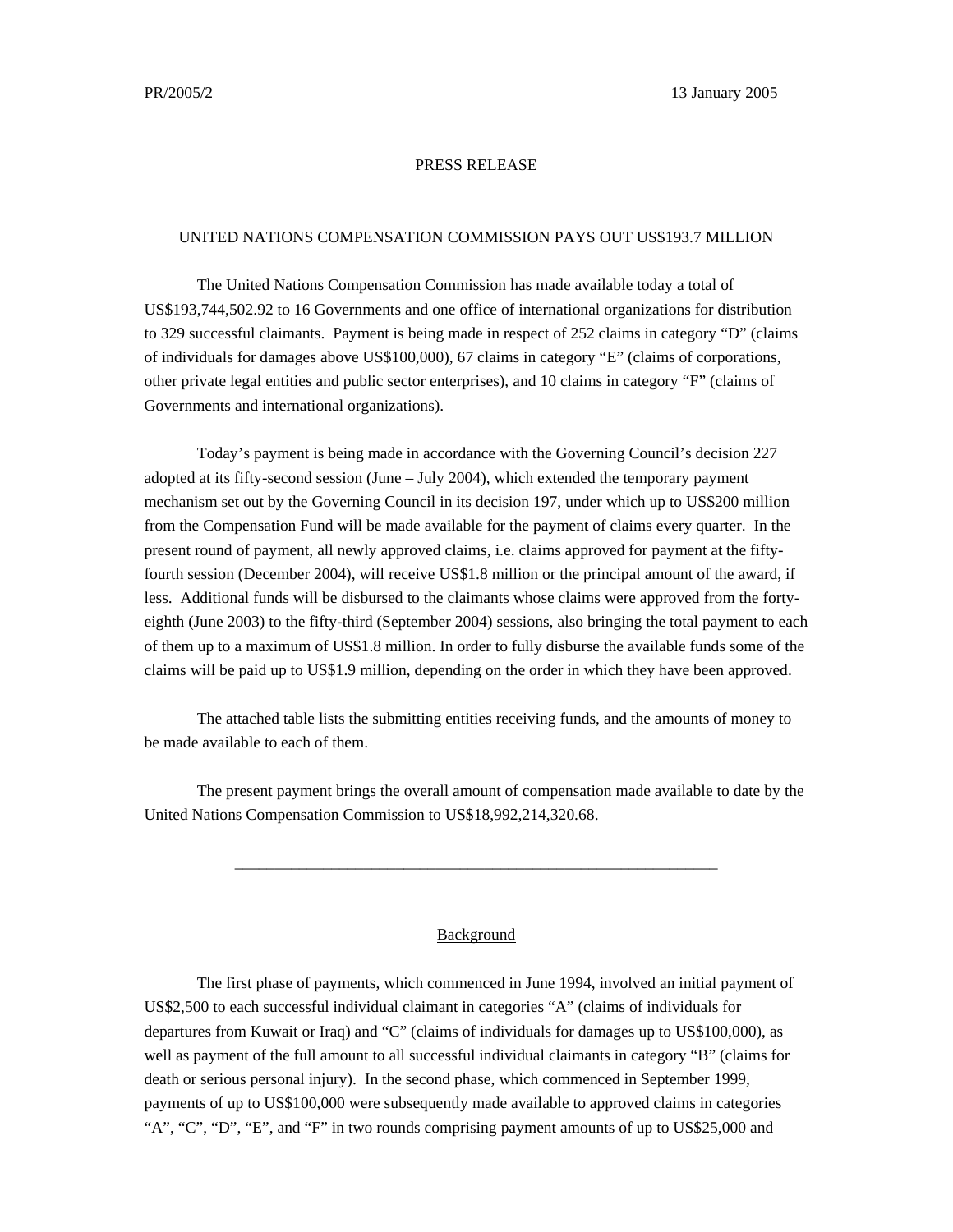US\$75,000 respectively. The second phase concluded payment of the full amount to all successful claimants in categories "A" and "C", with the exception of claimants who have not yet been located and late claims that were accepted for filing by the Governing Council at a later stage. A total of US\$8,397,594,538.70 was made available to 1,503,202 claimants in all categories under the first and second phases of payments.

In the third phase of the payments mechanism, which commenced in October 2000, each successful claimant in categories "D", "E" and "F" received an initial amount of up to US\$5 million in accordance with decision 100 of the Governing Council of the UNCC. Subsequent rounds of payments of up to US\$10 million were made to successful claimants in these categories of claims in the order in which they have been approved. A total of US\$9,217,580,916.86 has been made available to 7,911 claimants in categories "D", "E" and "F" under the third phase.

At the forty-eighth session (June 2003), the Governing Council adopted decision 197, establishing a temporary payment mechanism in light of the reduction in the Compensation Fund's income, following the adoption of Security Council resolution 1483 (2003), which provides in paragraph 21 that the Fund shall receive 5 per cent of all export sales of petroleum, petroleum products, and natural gas from Iraq. Under this temporary payment mechanism, up to US\$200 million from the Compensation Fund was made available for the payment of successful claims on a quarterly basis following each session of the Governing Council (from the forty-eighth to the fifty-first sessions, inclusive). Successful claimants in all categories received an initial amount of US\$100,000 or the unpaid principal amount of the award, if less, with the disbursement of subsequent rounds of payments of US\$100,000 to successful claimants in all categories in the order in which they had been approved at the sessions described above, until the available funds for distribution had been exhausted. As noted above, this temporary mechanism was extended by the Governing Council in its decision 227 at its fifty-second session.

The Governing Council monitors the distribution of payments to claimants by the relevant Governments and international organizations. Governments and international organizations are obligated to distribute funds to successful claimants expeditiously and to report to the Commission on payments made to claimants. Any funds undistributed to claimants by Governments and international organizations within twelve months of receiving payment shall be returned to the Commission. Further payments to Governments and international organizations shall be suspended where they fail to report on the distribution of funds to successful claimants or fail to return undistributed funds on time.

Further information about the Commission can be found on its website located at www.uncc.ch.